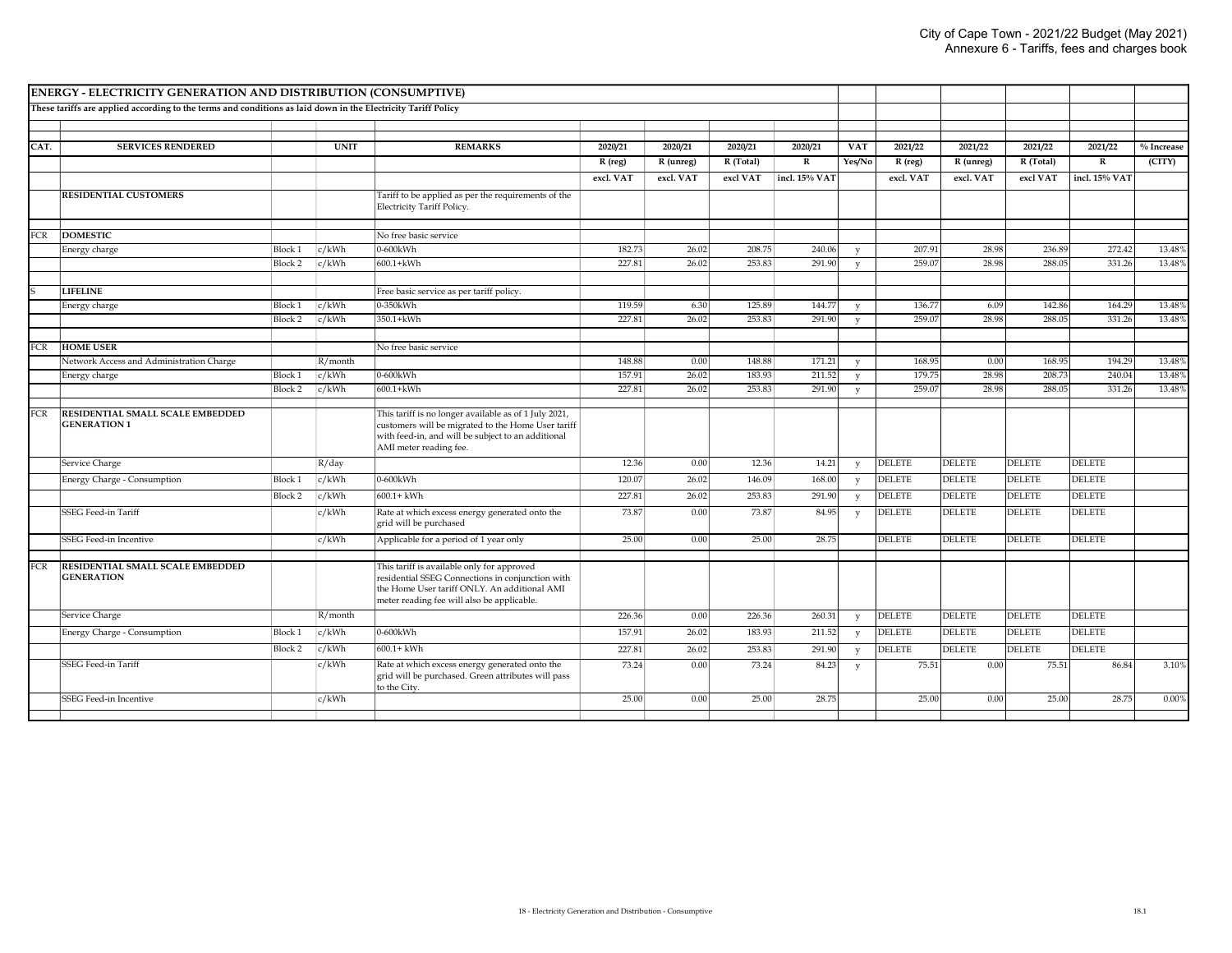| <b>ENERGY - ELECTRICITY GENERATION AND DISTRIBUTION (CONSUMPTIVE)</b> |                                                                                                               |             |                                                        |           |           |           |               |              |           |           |           |                |              |
|-----------------------------------------------------------------------|---------------------------------------------------------------------------------------------------------------|-------------|--------------------------------------------------------|-----------|-----------|-----------|---------------|--------------|-----------|-----------|-----------|----------------|--------------|
|                                                                       | These tariffs are applied according to the terms and conditions as laid down in the Electricity Tariff Policy |             |                                                        |           |           |           |               |              |           |           |           |                |              |
|                                                                       |                                                                                                               |             |                                                        |           |           |           |               |              |           |           |           |                |              |
| CAT.                                                                  | <b>SERVICES RENDERED</b>                                                                                      | <b>UNIT</b> | <b>REMARKS</b>                                         | 2020/21   | 2020/21   | 2020/21   | 2020/21       | <b>VAT</b>   | 2021/22   | 2021/22   | 2021/22   | 2021/22        | $%$ Increase |
|                                                                       |                                                                                                               |             |                                                        | R (reg)   | R (unreg) | R (Total) | ${\bf R}$     | Yes/No       | R (reg)   | R (unreg) | R (Total) | $\overline{R}$ | (CITY)       |
|                                                                       |                                                                                                               |             |                                                        | excl. VAT | excl. VAT | excl VAT  | incl. 15% VAT |              | excl. VAT | excl. VAT | excl VAT  | incl. 15% VAT  |              |
|                                                                       | <b>COMMERCIAL CUSTOMERS</b>                                                                                   |             |                                                        |           |           |           |               |              |           |           |           |                |              |
|                                                                       |                                                                                                               |             |                                                        |           |           |           |               |              |           |           |           |                |              |
| FCR                                                                   | SMALL POWER USERS (For supply up to a<br>maximum of 500 kVA)                                                  |             |                                                        |           |           |           |               |              |           |           |           |                |              |
|                                                                       | SMALL POWER USERS 1 (High consumption -<br>>1300 kWh / MONTH)                                                 |             |                                                        |           |           |           |               |              |           |           |           |                |              |
|                                                                       | Service charge                                                                                                | R/day       |                                                        | 56.30     | 0.00      | 56.30     | 64.75         | y            | 63.89     | 0.00      | 63.89     | 73.47          | 13.47%       |
|                                                                       | Energy charge                                                                                                 | c/kWh       |                                                        | 134.51    | 26.02     | 160.53    | 184.61        | y            | 153.19    | 28.98     | 182.17    | 209.50         | 13.48%       |
| PCR                                                                   | SMALL POWER USERS 2 (Low consumption -<br><1300 kWh / month)                                                  |             |                                                        |           |           |           |               |              |           |           |           |                |              |
|                                                                       | Service charge                                                                                                | R/day       |                                                        | 4.44      | 0.00      | 4.44      | 5.11          | y            | 5.04      | 0.00      | 5.04      | 5.80           | 13.509       |
|                                                                       | Energy charge                                                                                                 | c/kWh       |                                                        | 255.85    | 26.02     | 281.87    | 324.15        | $\mathbf{v}$ | 290.89    | 28.98     | 319.87    | 367.85         | 13.48%       |
| PCR                                                                   | <b>SMALL POWER USERS 3 (Very Low consumption</b><br><250 kWh / month)                                         |             | Subject to approval by NERSA                           |           |           |           |               |              |           |           |           |                |              |
|                                                                       | Energy charge                                                                                                 | c/kWh       |                                                        | 309.87    | 26.02     | 335.89    | 386.27        | y            | 352.21    | 28.98     | 381.19    | 438.37         | 13.49%       |
|                                                                       |                                                                                                               |             |                                                        |           |           |           |               |              |           |           |           |                |              |
|                                                                       | <b>LARGE POWER USERS</b>                                                                                      |             | Refer to Section 4.2 of the Electricity Tariff Policy. |           |           |           |               |              |           |           |           |                |              |
| FCR                                                                   | LARGE USER LOW VOLTAGE TIME OF USE<br><b>TARIFF</b>                                                           |             |                                                        |           |           |           |               |              |           |           |           |                |              |
|                                                                       | Service charge                                                                                                | R/day       |                                                        | 107.59    | 0.00      | 107.59    | 123.73        | y            | 122.09    | 0.00      | 122.09    | 140.40         | 13.47%       |
|                                                                       | Energy charge: High demand (June to August)                                                                   |             |                                                        |           |           |           |               |              |           |           |           |                |              |
|                                                                       | Peak                                                                                                          | c/kWh       |                                                        | 388.75    | 26.02     | 414.77    | 476.99        | y            | 441.71    | 28.98     | 470.69    | 541.29         | 13.48%       |
|                                                                       | Standard                                                                                                      | c/kWh       |                                                        | 120.44    | 26.02     | 146.46    | 168.43        | y            | 137.23    | 28.98     | 166.21    | 191.14         | 13.48%       |
|                                                                       | Off Peak                                                                                                      | c/kWh       |                                                        | 67.18     | 26.02     | 93.20     | 107.18        | $\mathbf{v}$ | 76.78     | 28.98     | 105.76    | 121.62         | 13.47%       |
|                                                                       | Energy charge: Low demand (September to May)                                                                  |             |                                                        |           |           |           |               |              |           |           |           |                |              |
|                                                                       | Peak                                                                                                          | c/kWh       |                                                        | 129.40    | 26.02     | 155.42    | 178.73        | y            | 147.39    | 28.98     | 176.37    | 202.83         | 13.48%       |
|                                                                       | Standard                                                                                                      | c/kWh       |                                                        | 90.28     | 26.02     | 116.30    | 133.75        | y            | 103.00    | 28.98     | 131.98    | 151.78         | 13.48%       |
|                                                                       | Off Peak                                                                                                      | c/kWh       |                                                        | 58.67     | 26.02     | 84.69     | 97.39         | $\mathbf{v}$ | 67.13     | 28.98     | 96.11     | 110.53         | 13.49%       |
|                                                                       | Demand charge                                                                                                 | R/kVA       |                                                        | 176.99    | 0.00      | 176.99    | 203.54        | y            | 200.85    | 0.00      | 200.85    | 230.98         | 13.48%       |
| FCR                                                                   | LARGE USER MEDIUM VOLTAGE TIME OF USE<br><b>TARIFF</b>                                                        |             |                                                        |           |           |           |               |              |           |           |           |                |              |
|                                                                       | Service charge                                                                                                | R/day       |                                                        | 105.48    | 0.00      | 105.48    | 121.30        | y            | 119.70    | 0.00      | 119.70    | 137.66         | 13.49%       |
|                                                                       | Energy charge: High demand (June to August)                                                                   |             |                                                        |           |           |           |               |              |           |           |           |                |              |
|                                                                       | Peak                                                                                                          | c/kWh       |                                                        | 388.75    | 26.02     | 414.77    | 476.99        | y            | 441.71    | 28.98     | 470.69    | 541.29         | 13.48%       |
|                                                                       | Standard                                                                                                      | c/kWh       |                                                        | 120.44    | 26.02     | 146.46    | 168.43        | y            | 137.23    | 28.98     | 166.21    | 191.14         | 13.48%       |
|                                                                       | Off Peak                                                                                                      | c/kWh       |                                                        | 67.18     | 26.02     | 93.20     | 107.18        | y            | 76.78     | 28.98     | 105.76    | 121.62         | 13.47%       |
|                                                                       | Energy charge: Low demand (September to May)                                                                  |             |                                                        |           |           |           |               |              |           |           |           |                |              |
|                                                                       | Peak                                                                                                          | c/kWh       |                                                        | 129.40    | 26.02     | 155.42    | 178.73        | $\mathbf v$  | 147.39    | 28.98     | 176.37    | 202.83         | 13.48%       |
|                                                                       | Standard                                                                                                      | c/kWh       |                                                        | 90.28     | 26.02     | 116.30    | 133.75        | $\mathbf v$  | 103.00    | 28.98     | 131.98    | 151.78         | 13.48%       |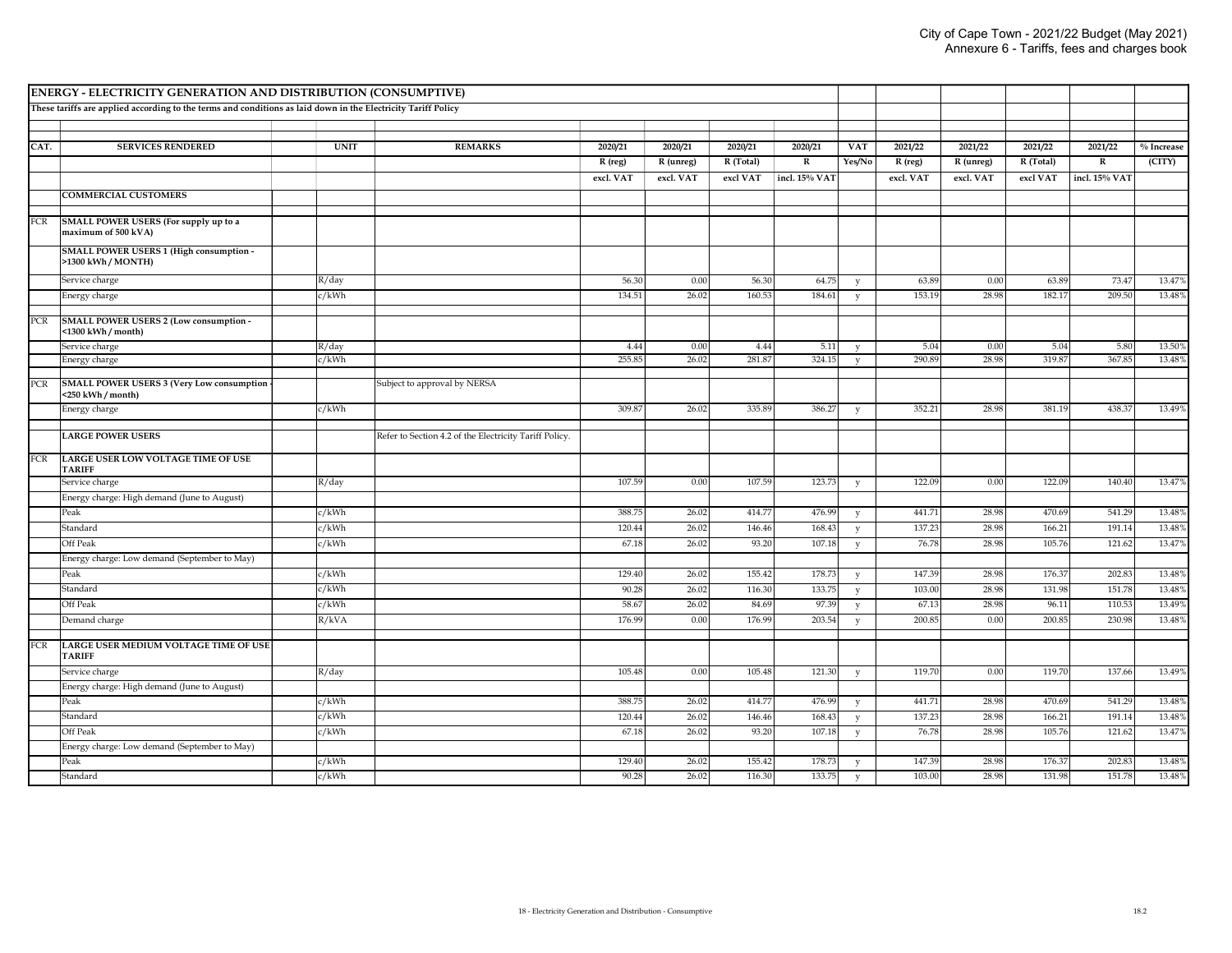|            | <b>ENERGY - ELECTRICITY GENERATION AND DISTRIBUTION (CONSUMPTIVE)</b>                                         |             |                                                                                                                                                                                                                                                                                                                                                                                         |           |           |           |               |            |           |           |           |               |              |
|------------|---------------------------------------------------------------------------------------------------------------|-------------|-----------------------------------------------------------------------------------------------------------------------------------------------------------------------------------------------------------------------------------------------------------------------------------------------------------------------------------------------------------------------------------------|-----------|-----------|-----------|---------------|------------|-----------|-----------|-----------|---------------|--------------|
|            | These tariffs are applied according to the terms and conditions as laid down in the Electricity Tariff Policy |             |                                                                                                                                                                                                                                                                                                                                                                                         |           |           |           |               |            |           |           |           |               |              |
|            |                                                                                                               |             |                                                                                                                                                                                                                                                                                                                                                                                         |           |           |           |               |            |           |           |           |               |              |
| CAT.       | <b>SERVICES RENDERED</b>                                                                                      | <b>UNIT</b> | <b>REMARKS</b>                                                                                                                                                                                                                                                                                                                                                                          | 2020/21   | 2020/21   | 2020/21   | 2020/21       | <b>VAT</b> | 2021/22   | 2021/22   | 2021/22   | 2021/22       | $%$ Increase |
|            |                                                                                                               |             |                                                                                                                                                                                                                                                                                                                                                                                         | R (reg)   | R (unreg) | R (Total) | $\mathbf R$   | Yes/No     | R (reg)   | R (unreg) | R (Total) | $\mathbb{R}$  | (CITY)       |
|            |                                                                                                               |             |                                                                                                                                                                                                                                                                                                                                                                                         | excl. VAT | excl. VAT | excl VAT  | incl. 15% VAT |            | excl. VAT | excl. VAT | excl VAT  | incl. 15% VAT |              |
|            | Off Peak                                                                                                      | c/kWh       |                                                                                                                                                                                                                                                                                                                                                                                         | 58.67     | 26.02     | 84.69     | 97.39         | V          | 67.13     | 28.98     | 96.11     | 110.53        | 13.49%       |
|            | Energy Demand charge                                                                                          | R/kVA       |                                                                                                                                                                                                                                                                                                                                                                                         | 107.70    | 0.00      | 107.70    | 123.86        | y          | 122.22    | 0.00      | 122.22    | 140.55        | 13.47%       |
|            | Network Access charge                                                                                         |             | R/kVA NMD Chargeable per kVA of Notified Maximum<br>Demand                                                                                                                                                                                                                                                                                                                              | 0.00      | 0.00      | 0.00      | 0.00          |            | 0.00      | 0.00      | 0.00      | 0.00          | 0.00%        |
| <b>FCR</b> | LARGE USER HIGH VOLTAGE TIME OF USE<br><b>TARIFF</b>                                                          |             | This tariff is only available at 66kV or 132kV<br>depending on the available network.                                                                                                                                                                                                                                                                                                   |           |           |           |               |            |           |           |           |               |              |
|            | Service charge                                                                                                | R/day       |                                                                                                                                                                                                                                                                                                                                                                                         | 105.48    | 0.00      | 105.48    | 121.30        | y          | 119.70    | 0.00      | 119.70    | 137.66        | 13.49%       |
|            | Energy charge: High demand (June to August)                                                                   |             |                                                                                                                                                                                                                                                                                                                                                                                         |           |           |           |               |            |           |           |           |               |              |
|            | Peak                                                                                                          | c/kWh       |                                                                                                                                                                                                                                                                                                                                                                                         | 372.80    | 26.02     | 398.82    | 458.64        | y          | 423.61    | 28.98     | 452.59    | 520.48        | 13.48%       |
|            | Standard                                                                                                      | c/kWh       |                                                                                                                                                                                                                                                                                                                                                                                         | 114.81    | 26.02     | 140.83    | 161.95        | y          | 130.84    | 28.98     | 159.82    | 183.79        | 13.49%       |
|            | Off Peak                                                                                                      | c/kWh       |                                                                                                                                                                                                                                                                                                                                                                                         | 63.60     | 26.02     | 89.62     | 103.06        | y          | 72.71     | 28.98     | 101.69    | 116.94        | 13.47%       |
|            | Energy charge: Low demand (September to May)                                                                  |             |                                                                                                                                                                                                                                                                                                                                                                                         |           |           |           |               |            |           |           |           |               |              |
|            | Peak                                                                                                          | c/kWh       |                                                                                                                                                                                                                                                                                                                                                                                         | 123.42    | 26.02     | 149.44    | 171.86        | v          | 140.61    | 28.98     | 169.59    | 195.03        | 13.48%       |
|            | Standard                                                                                                      | c/kWh       |                                                                                                                                                                                                                                                                                                                                                                                         | 85.81     | 26.02     | 111.83    | 128.60        | y          | 97.92     | 28.98     | 126.90    | 145.94        | 13.48%       |
|            | Off Peak                                                                                                      | c/kWh       |                                                                                                                                                                                                                                                                                                                                                                                         | 55.41     | 26.02     | 81.43     | 93.64         | y          | 63.43     | 28.98     | 92.41     | 106.27        | 13.49%       |
|            | Energy Demand charge                                                                                          | R/kVA       |                                                                                                                                                                                                                                                                                                                                                                                         | 26.56     | 0.00      | 26.56     | 30.54         | y          | 30.14     | 0.00      | 30.14     | 34.66         | 13.49%       |
|            | Network Access charge                                                                                         | R/kVA NMD   | Chargeable per kVA of Notified Maximum<br>Demand                                                                                                                                                                                                                                                                                                                                        | 75.60     | 0.00      | 75.60     | 86.94         | y          | 85.79     | 0.00      | 85.79     | 98.66         | 13.48%       |
|            | TIME OF USE TARIFFS: HOURS OF OPERATION                                                                       |             |                                                                                                                                                                                                                                                                                                                                                                                         |           |           |           |               |            |           |           |           |               |              |
|            | Peak: Weekdays 07:00 to 10:00; 18:00 to 20:00                                                                 |             |                                                                                                                                                                                                                                                                                                                                                                                         |           |           |           |               |            |           |           |           |               |              |
|            | Standard: Weekdays 06:00 to 07:00; 10:00 to 18:00;<br>20:00 to 22:00.                                         |             |                                                                                                                                                                                                                                                                                                                                                                                         |           |           |           |               |            |           |           |           |               |              |
|            | Off peak: All other times                                                                                     |             |                                                                                                                                                                                                                                                                                                                                                                                         |           |           |           |               |            |           |           |           |               |              |
| <b>FCR</b> | NON-RESIDENTIAL SMALL SCALE EMBEDDED<br><b>GENERATION</b>                                                     |             | This tariff is available only for approved non-<br>residential SSEG Connections, where the<br>Customers offset their small scale generation<br>against their purchases from the Municipality,<br>provided that their purchases exceed their<br>generation. An additional meter reading fee may<br>also be applicable. This tariff is not applicable to<br>Customers on the SPU3 tariff. |           |           |           |               |            |           |           |           |               |              |
|            | SSEG Feed-in Tariff 1                                                                                         | c/kWh       | Rate at which excess energy generated onto the<br>grid will be purchased, unless Tariff 2 is exercised.<br>Green attributes will transfer to the City.                                                                                                                                                                                                                                  | 73.87     | 0.00      | 73.87     | 84.95         | y          | 73.87     | 0.00      | 73.87     | 84.95         | 0.00%        |
|            | SSEG Feed-in Tariff 2                                                                                         | c/kWh       | To be paid to customers who wish to retain/claim<br>the green attributes of the energy exported and<br>sold to the City.                                                                                                                                                                                                                                                                | 62.44     | 0.00      | 62.44     | 71.81         | y          | 61.81     | 0.00      | 61.81     | 71.08         | $-1.02%$     |
|            | SSEG Feed-in Incentive                                                                                        | c/kWh       |                                                                                                                                                                                                                                                                                                                                                                                         | 25.00     | 0.00      | 25.00     | 28.75         | y          | 25.00     | 0.00      | 25.00     | 28.75         | 0.00%        |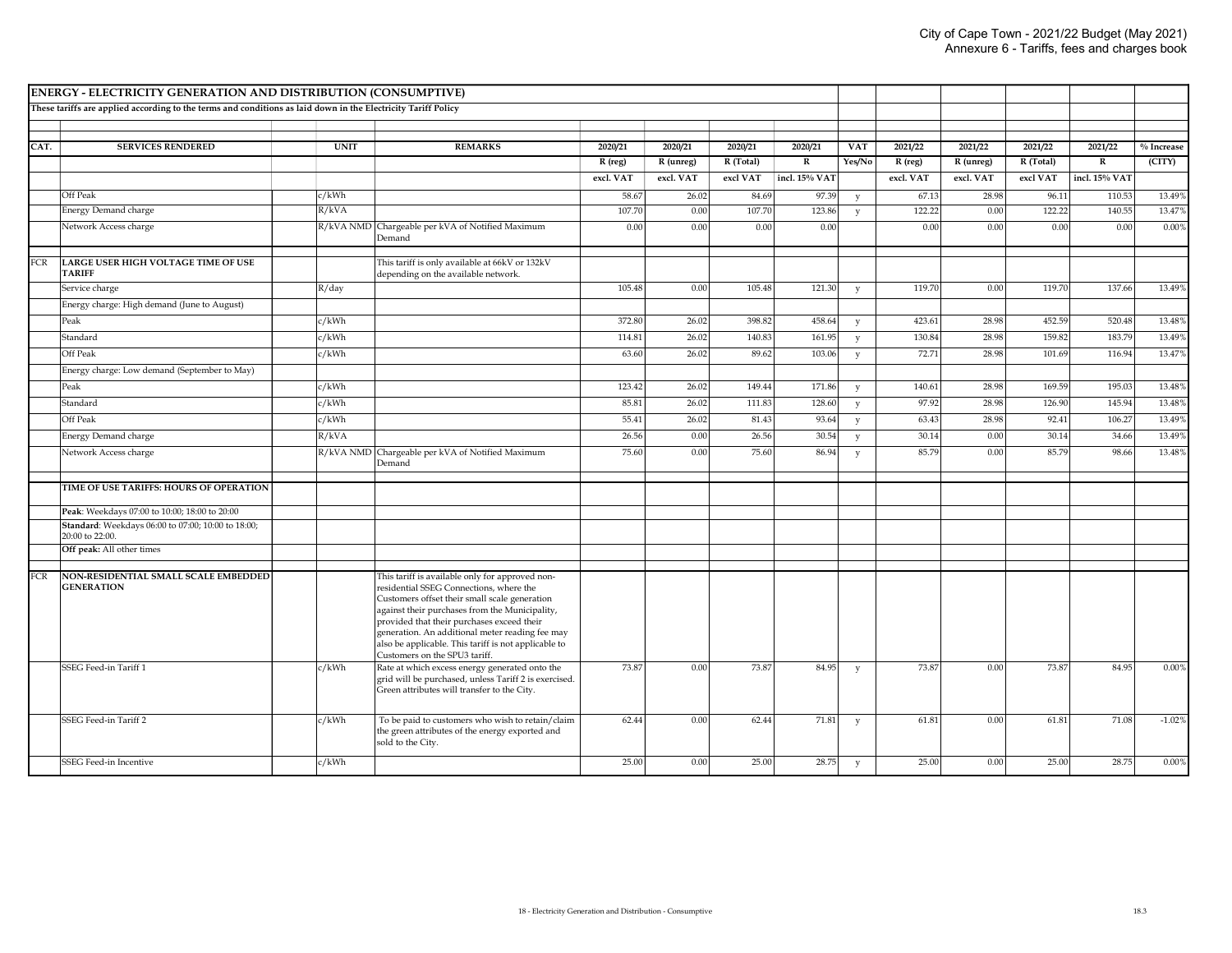|            | ENERGY - ELECTRICITY GENERATION AND DISTRIBUTION (CONSUMPTIVE)                                                |             |                                                                                                                                   |           |           |           |               |             |           |           |           |               |              |
|------------|---------------------------------------------------------------------------------------------------------------|-------------|-----------------------------------------------------------------------------------------------------------------------------------|-----------|-----------|-----------|---------------|-------------|-----------|-----------|-----------|---------------|--------------|
|            | These tariffs are applied according to the terms and conditions as laid down in the Electricity Tariff Policy |             |                                                                                                                                   |           |           |           |               |             |           |           |           |               |              |
|            |                                                                                                               |             |                                                                                                                                   |           |           |           |               |             |           |           |           |               |              |
| CAT.       | <b>SERVICES RENDERED</b>                                                                                      | <b>UNIT</b> | <b>REMARKS</b>                                                                                                                    | 2020/21   | 2020/21   | 2020/21   | 2020/21       | <b>VAT</b>  | 2021/22   | 2021/22   | 2021/22   | 2021/22       | $%$ Increase |
|            |                                                                                                               |             |                                                                                                                                   | R (reg)   | R (unreg) | R (Total) | ${\bf R}$     | Yes/No      | R (reg)   | R (unreg) | R (Total) | $\mathbf R$   | (CITY)       |
|            |                                                                                                               |             |                                                                                                                                   | excl. VAT | excl. VAT | excl VAT  | incl. 15% VAT |             | excl. VAT | excl. VAT | excl VAT  | incl. 15% VAT |              |
|            |                                                                                                               |             |                                                                                                                                   |           |           |           |               |             |           |           |           |               |              |
|            | <b>INVESTMENT INCENTIVE TARIFFS</b>                                                                           |             | These tariffs are only available to qualifying<br>customers as stipulated in terms of the City's<br>Investment Incentives Policy. |           |           |           |               |             |           |           |           |               |              |
|            | <b>INVESTMENT INCENTIVE SPU</b>                                                                               |             |                                                                                                                                   |           |           |           |               |             |           |           |           |               |              |
|            | Service charge                                                                                                | R/day       |                                                                                                                                   | 56.30     | 0.00      | 56.30     | 64.75         | y           | 63.89     | 0.00      | 63.89     | 73.47         | 13.47%       |
|            | Energy charge                                                                                                 | c/kWh       |                                                                                                                                   | 134.51    | 6.30      | 140.81    | 161.93        | $\mathbf v$ | 153.19    | 6.09      | 159.28    | 183.17        | 13.12%       |
|            | <b>INVESTMENT INCENTIVE LV</b>                                                                                |             |                                                                                                                                   |           |           |           |               |             |           |           |           |               |              |
|            | Service charge                                                                                                | R/day       |                                                                                                                                   | 107.59    | 0.00      | 107.59    | 123.73        | y           | 122.09    | 0.00      | 122.09    | 140.40        | 13.47%       |
|            | Energy charge: High demand (June to August)                                                                   |             |                                                                                                                                   |           |           |           |               |             |           |           |           |               |              |
|            | Peak                                                                                                          | c/kWh       |                                                                                                                                   | 388.75    | 6.30      | 395.05    | 454.31        | y           | 441.71    | 6.09      | 447.80    | 514.97        | 13.35%       |
|            | Standard                                                                                                      | c/kWh       |                                                                                                                                   | 120.44    | 6.30      | 126.74    | 145.75        | y           | 137.23    | 6.09      | 143.32    | 164.82        | 13.08%       |
|            | Off Peak                                                                                                      | c/kWh       |                                                                                                                                   | 67.18     | 6.30      | 73.48     | 84.50         | y           | 76.78     | 6.09      | 82.87     | 95.30         | 12.78%       |
|            | Energy charge: Low demand (September to May)                                                                  |             |                                                                                                                                   |           |           |           |               |             |           |           |           |               |              |
|            | Peak                                                                                                          | c/kWh       |                                                                                                                                   | 129.40    | 6.30      | 135.70    | 156.06        | V           | 147.39    | 6.09      | 153.48    | 176.50        | 13.10%       |
|            | Standard                                                                                                      | c/kWh       |                                                                                                                                   | 90.28     | 6.30      | 96.58     | 111.07        | y           | 103.00    | 6.09      | 109.09    | 125.45        | 12.95%       |
|            | Off Peak                                                                                                      | c/kWh       |                                                                                                                                   | 58.67     | 6.30      | 64.97     | 74.72         | y           | 67.13     | 6.09      | 73.22     | 84.20         | 12.69%       |
|            | Demand charge                                                                                                 | R/kVA       |                                                                                                                                   | 176.99    | 0.00      | 176.99    | 203.54        | y           | 200.85    | 0.00      | 200.85    | 230.98        | 13.48%       |
| <b>PCR</b> | <b>INVESTMENT INCENTIVE MV</b>                                                                                |             |                                                                                                                                   |           |           |           |               |             |           |           |           |               |              |
|            | Service charge                                                                                                | R/day       |                                                                                                                                   | 105.48    | 0.00      | 105.48    | 121.30        | V           | 119.70    | 0.00      | 119.70    | 137.66        | 13.49%       |
|            | Energy charge: High demand (June to August)                                                                   |             |                                                                                                                                   |           |           |           |               |             |           |           |           |               |              |
|            |                                                                                                               |             |                                                                                                                                   |           |           |           |               |             |           |           |           |               |              |
|            | Peak                                                                                                          | c/kWh       |                                                                                                                                   | 388.75    | 6.30      | 395.05    | 454.31        | $\mathbf v$ | 441.71    | 6.09      | 447.80    | 514.97        | 13.35%       |
|            | Standard                                                                                                      | c/kWh       |                                                                                                                                   | 120.44    | 6.30      | 126.74    | 145.75        | y           | 137.23    | 6.09      | 143.32    | 164.82        | 13.08%       |
|            | Off Peak                                                                                                      | c/kWh       |                                                                                                                                   | 67.18     | 6.30      | 73.48     | 84.50         | y           | 76.78     | 6.09      | 82.87     | 95.30         | 12.78%       |
|            | Energy charge: Low demand (September to May)                                                                  |             |                                                                                                                                   |           |           |           |               |             |           |           |           |               |              |
|            | Peak                                                                                                          | c/kWh       |                                                                                                                                   | 129.40    | 6.30      | 135.70    | 156.06        | y           | 147.39    | 6.09      | 153.48    | 176.50        | 13.10%       |
|            | Standard                                                                                                      | c/kWh       |                                                                                                                                   | 90.28     | 6.30      | 96.58     | 111.07        | y           | 103.00    | 6.09      | 109.09    | 125.45        | 12.95%       |
|            | Off Peak                                                                                                      | c/kWh       |                                                                                                                                   | 58.67     | 6.30      | 64.97     | 74.72         | y           | 67.13     | 6.09      | 73.22     | 84.20         | 12.69%       |
|            | Energy Demand charge                                                                                          | R/kVA       |                                                                                                                                   | 107.70    | 0.00      | 107.70    | 123.86        | y           | 122.22    | 0.00      | 122.22    | 140.55        | 13.47%       |
|            | Network Access charge                                                                                         | R/kVA NMD   | Chargeable per kVA of Notified Maximum<br>Demand                                                                                  | 0.00      | 0.00      | 0.00      | 0.00          |             | 0.00      | 0.00      | 0.00      | 0.00          | 0.00%        |
|            | <b>WHEELING TARIFFS</b>                                                                                       |             | These tariffs will only be available once the rules<br>and processes relating to Wheeling have been<br>finalised.                 |           |           |           |               |             |           |           |           |               |              |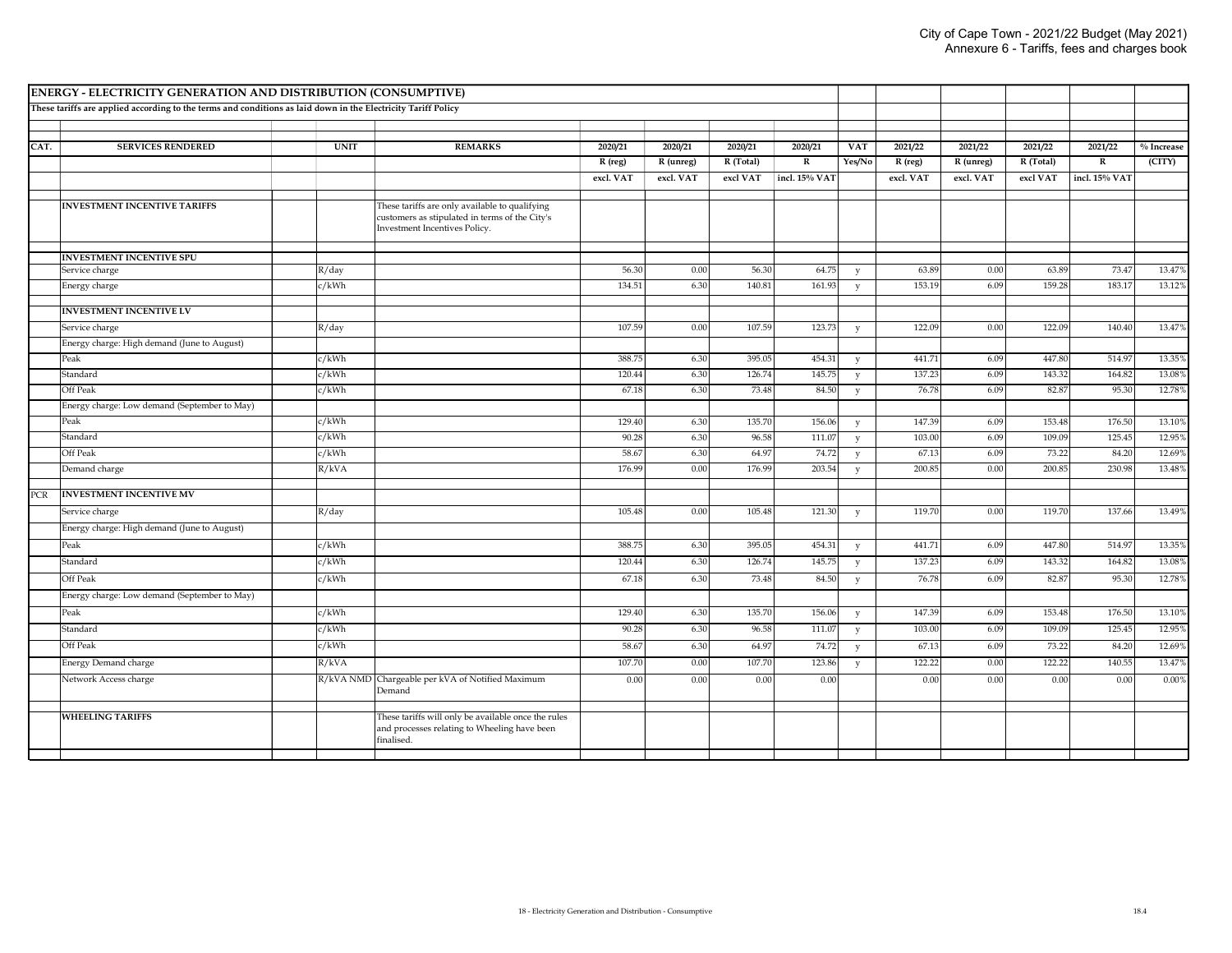|            | ENERGY - ELECTRICITY GENERATION AND DISTRIBUTION (CONSUMPTIVE)                                                |                  |                                                                                                                                                                                                                                             |           |           |           |               |              |           |           |           |                         |              |
|------------|---------------------------------------------------------------------------------------------------------------|------------------|---------------------------------------------------------------------------------------------------------------------------------------------------------------------------------------------------------------------------------------------|-----------|-----------|-----------|---------------|--------------|-----------|-----------|-----------|-------------------------|--------------|
|            | These tariffs are applied according to the terms and conditions as laid down in the Electricity Tariff Policy |                  |                                                                                                                                                                                                                                             |           |           |           |               |              |           |           |           |                         |              |
|            |                                                                                                               |                  |                                                                                                                                                                                                                                             |           |           |           |               |              |           |           |           |                         |              |
| CAT.       | <b>SERVICES RENDERED</b>                                                                                      | <b>UNIT</b>      | <b>REMARKS</b>                                                                                                                                                                                                                              | 2020/21   | 2020/21   | 2020/21   | 2020/21       | <b>VAT</b>   | 2021/22   | 2021/22   | 2021/22   | 2021/22                 | $%$ Increase |
|            |                                                                                                               |                  |                                                                                                                                                                                                                                             | $R$ (reg) | R (unreg) | R (Total) | ${\bf R}$     | Yes/No       | R (reg)   | R (unreg) | R (Total) | $\overline{\mathbf{R}}$ | (CITY)       |
|            |                                                                                                               |                  |                                                                                                                                                                                                                                             | excl. VAT | excl. VAT | excl VAT  | incl. 15% VA1 |              | excl. VAT | excl. VAT | excl VAT  | incl. 15% VAT           |              |
| <b>FCR</b> | <b>WHEELING USE OF SYSTEM CHARGES</b>                                                                         |                  | For City Customers partaking in a wheeling<br>agreement with third party Suppliers                                                                                                                                                          |           |           |           |               |              |           |           |           |                         |              |
|            | Service charge                                                                                                | R/day            |                                                                                                                                                                                                                                             | 105.48    | 0.00      | 105.48    | 121.30        | y            | 239.00    | 0.00      | 239.00    | 274.85                  | 126.59%      |
|            | Energy charge: High demand (June to August)                                                                   |                  |                                                                                                                                                                                                                                             |           |           |           |               |              |           |           |           |                         |              |
|            | Peak                                                                                                          | c/kWh            |                                                                                                                                                                                                                                             | 58.95     | 26.02     | 84.97     | 97.72         | y            | 62.24     | 28.98     | 91.22     | 104.91                  | 7.36%        |
|            | Standard                                                                                                      | c/kWh            |                                                                                                                                                                                                                                             | 20.53     | 26.02     | 46.55     | 53.53         | $\mathbf{v}$ | 22.27     | 28.98     | 51.25     | 58.94                   | 10.11%       |
|            | Off Peak                                                                                                      | c/kWh            |                                                                                                                                                                                                                                             | 12.93     | 26.02     | 38.95     | 44.79         | V            | 14.36     | 28.98     | 43.34     | 49.84                   | 11.27%       |
|            | Energy charge: Low demand (September to May)                                                                  |                  |                                                                                                                                                                                                                                             |           |           |           |               |              |           |           |           |                         |              |
|            | Peak                                                                                                          | c/kWh            |                                                                                                                                                                                                                                             | 21.83     | 26.02     | 47.85     | 55.03         | y            | 23.62     | 28.98     | 52.60     | 60.49                   | 9.92%        |
|            | Standard                                                                                                      | c/kWh            |                                                                                                                                                                                                                                             | 16.24     | 26.02     | 42.26     | 48.60         | $\mathbf{v}$ | 17.81     | 28.98     | 46.79     | 53.81                   | 10.72%       |
|            | Off Peak                                                                                                      | z/kWh            |                                                                                                                                                                                                                                             | 11.70     | 26.02     | 37.72     | 43.38         | $\mathbf v$  | 13.09     | 28.98     | 42.07     | 48.38                   | 11.53%       |
|            | Demand charge                                                                                                 | R/kVA            |                                                                                                                                                                                                                                             | 107.70    | 0.00      | 107.70    | 123.86        | $\mathbf{v}$ | 122.22    | 0.00      | 122.22    | 140.55                  | 13.47%       |
|            | Network Access charge                                                                                         | R/kVA<br>NMD/MEC | Chargeable per kVA of Notified Maximum<br>Demand or Maximum Export Capacity                                                                                                                                                                 | 0.00      | 0.00      | 0.00      | 0.00          |              | 0.00      | 0.00      | 0.00      | 0.00                    | 0.00%        |
| <b>FCR</b> | WHEELING CUSTOMER MEDIUM VOLTAGE                                                                              |                  | For City Customers partaking in a wheeling<br>agreement with third party Suppliers                                                                                                                                                          |           |           |           |               |              |           |           |           |                         |              |
|            | Service charge                                                                                                | R/day            |                                                                                                                                                                                                                                             | 0.00      | 0.00      | 0.00      | 0.00          | y            | 0.00      | 0.00      | 0.00      | 0.00                    | 0.00%        |
|            | Energy charge: High demand (June to August)                                                                   |                  |                                                                                                                                                                                                                                             |           |           |           |               |              |           |           |           |                         |              |
|            | Peak                                                                                                          | z/kWh            |                                                                                                                                                                                                                                             | 329.80    | 0.00      | 329.80    | 379.27        | $\mathbf{v}$ | 379.47    | 0.00      | 379.47    | 436.39                  | 15.06%       |
|            | Standard                                                                                                      | c/kWh            |                                                                                                                                                                                                                                             | 99.91     | 0.00      | 99.91     | 114.90        | y            | 114.96    | 0.00      | 114.96    | 132.20                  | 15.06%       |
|            | Off Peak                                                                                                      | c/kWh            |                                                                                                                                                                                                                                             | 54.25     | 0.00      | 54.25     | 62.39         | y            | 62.42     | 0.00      | 62.42     | 71.78                   | 15.05%       |
|            | Energy charge: Low demand (September to May)                                                                  |                  |                                                                                                                                                                                                                                             |           |           |           |               |              |           |           |           |                         |              |
|            | Peak                                                                                                          | c/kWh            |                                                                                                                                                                                                                                             | 107.57    | 0.00      | 107.57    | 123.71        | y            | 123.77    | 0.00      | 123.77    | 142.34                  | 15.06%       |
|            | Standard                                                                                                      | c/kWh            |                                                                                                                                                                                                                                             | 74.04     | 0.00      | 74.04     | 85.15         | y            | 85.19     | 0.00      | 85.19     | 97.97                   | 15.06%       |
|            | Off Peak                                                                                                      | c/kWh            |                                                                                                                                                                                                                                             | 46.97     | 0.00      | 46.97     | 54.02         | y            | 54.04     | 0.00      | 54.04     | 62.15                   | 15.05%       |
|            | Energy Demand charge                                                                                          | R/kVA            |                                                                                                                                                                                                                                             | 0.00      | 0.00      | 0.00      | 0.00          | y            | 0.00      | 0.00      | 0.00      | 0.00                    | 0.00%        |
|            | Network Access charge                                                                                         | R/kVA NMD        | Chargeable per kVA of Notified Maximum<br>Demand                                                                                                                                                                                            | 0.00      | 0.00      | 0.00      | 0.00          |              | 0.00      | 0.00      | 0.00      | 0.00                    | 0.00%        |
| <b>FCR</b> | WHEELING EXCESS ENERGY FEED-IN<br>Energy charge: High demand (June to August)                                 |                  | For City Customers partaking in a wheeling<br>agreement with third party Suppliers, to account<br>for excess energy wheeled but not consumed in a<br>particular time period. Customers retain the Green<br>attributes of all energy fed in. |           |           |           |               |              |           |           |           |                         |              |
|            |                                                                                                               |                  |                                                                                                                                                                                                                                             |           |           |           |               |              |           |           |           |                         |              |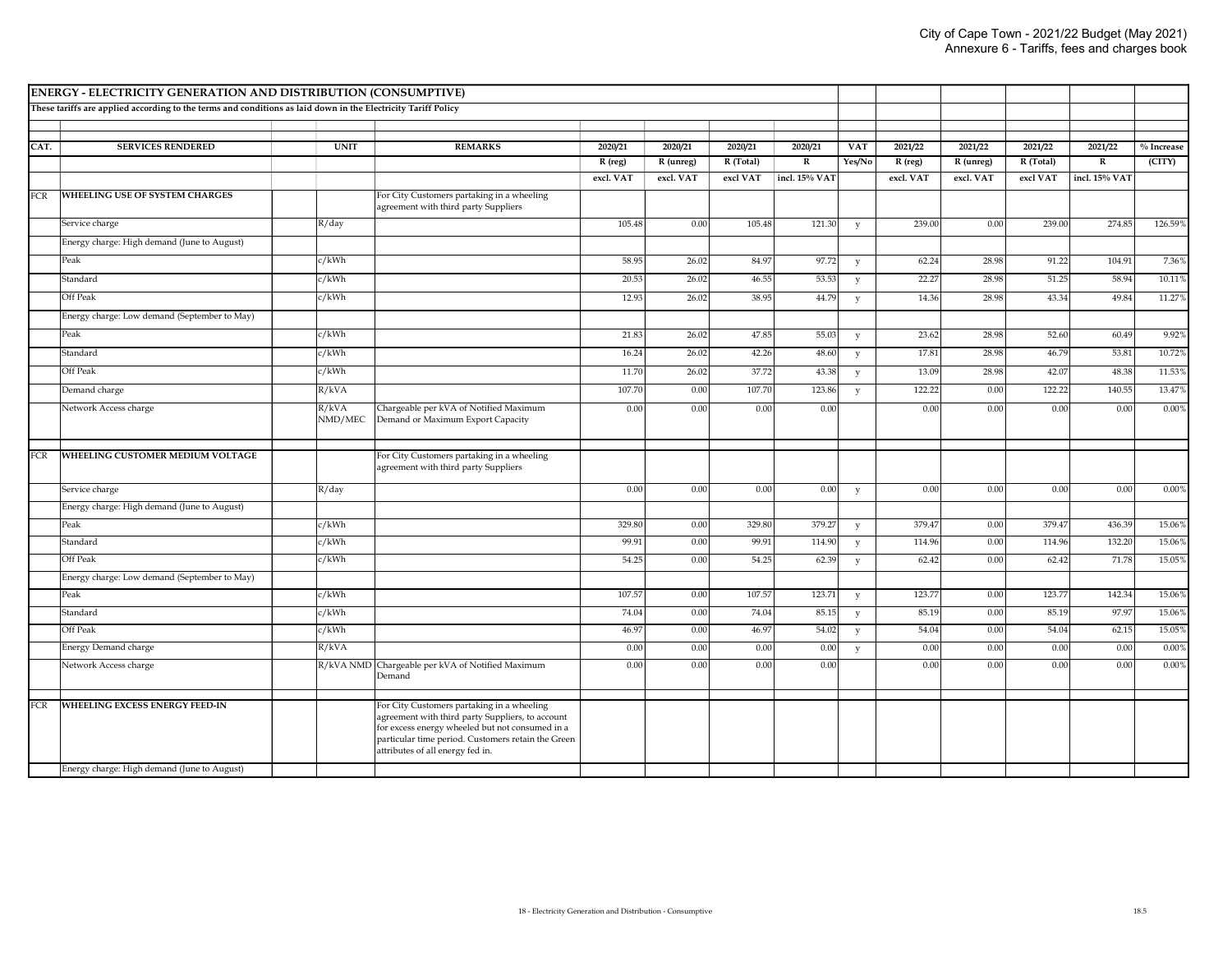|            | <b>ENERGY - ELECTRICITY GENERATION AND DISTRIBUTION (CONSUMPTIVE)</b>                                         |             |                                                                                                     |            |           |           |               |              |           |           |           |               |              |
|------------|---------------------------------------------------------------------------------------------------------------|-------------|-----------------------------------------------------------------------------------------------------|------------|-----------|-----------|---------------|--------------|-----------|-----------|-----------|---------------|--------------|
|            | These tariffs are applied according to the terms and conditions as laid down in the Electricity Tariff Policy |             |                                                                                                     |            |           |           |               |              |           |           |           |               |              |
|            |                                                                                                               |             |                                                                                                     |            |           |           |               |              |           |           |           |               |              |
|            |                                                                                                               |             |                                                                                                     |            |           |           |               |              |           |           |           |               |              |
| CAT.       | <b>SERVICES RENDERED</b>                                                                                      | <b>UNIT</b> | <b>REMARKS</b>                                                                                      | 2020/21    | 2020/21   | 2020/21   | 2020/21       | <b>VAT</b>   | 2021/22   | 2021/22   | 2021/22   | 2021/22       | $%$ Increase |
|            |                                                                                                               |             |                                                                                                     | R (reg)    | R (unreg) | R (Total) | $\mathbf R$   | Yes/No       | R (reg)   | R (unreg) | R (Total) | $\mathbf R$   | (CITY)       |
|            |                                                                                                               |             |                                                                                                     | excl. VAT  | excl. VAT | excl VAT  | incl. 15% VA1 |              | excl. VAT | excl. VAT | excl VAT  | incl. 15% VAT |              |
|            | Peak                                                                                                          | c/kWh       |                                                                                                     | NEW        |           |           |               | y            | 347.28    | 0.00      | 347.28    | 399.3         |              |
|            | Standard                                                                                                      | c/kWh       |                                                                                                     | <b>NEW</b> |           |           |               | V            | 96.80     | 0.00      | 96.80     | 111.32        |              |
|            | Off Peak                                                                                                      | c/kWh       |                                                                                                     | <b>NEW</b> |           |           |               | v            | 47.05     | 0.00      | 47.05     | 54.11         |              |
|            | Energy charge: Low demand (September to May)                                                                  |             |                                                                                                     |            |           |           |               |              |           |           |           |               |              |
|            | Peak                                                                                                          | c/kWh       |                                                                                                     | <b>NEW</b> |           |           |               | y            | 105.16    | 0.00      | 105.16    | 120.93        |              |
|            | Standard                                                                                                      | c/kWh       |                                                                                                     | <b>NEW</b> |           |           |               | V            | 68.61     | 0.00      | 68.61     | 78.90         |              |
|            | Off Peak                                                                                                      | c/kWh       |                                                                                                     | <b>NEW</b> |           |           |               | v            | 39.11     | 0.00      | 39.11     | 44.98         |              |
|            | <b>RESTRICTED ACCESS TARIFFS</b>                                                                              |             |                                                                                                     |            |           |           |               |              |           |           |           |               |              |
|            |                                                                                                               |             |                                                                                                     |            |           |           |               |              |           |           |           |               |              |
| FCR        | LARGE POWER USERS (Low Voltage)                                                                               |             | This tariff is only available for existing customers                                                |            |           |           |               |              |           |           |           |               |              |
|            |                                                                                                               |             | as of 1 July 2016, and will be discontinued as of 1                                                 |            |           |           |               |              |           |           |           |               |              |
|            |                                                                                                               |             | September 2021. All new low voltage large                                                           |            |           |           |               |              |           |           |           |               |              |
|            |                                                                                                               |             | customers must take their supply at the Large User<br>Low Voltage tariff, as per the Tariff Policy. |            |           |           |               |              |           |           |           |               |              |
|            | Service charge                                                                                                | R/day       |                                                                                                     | 76.93      | 0.00      | 76.93     | 88.47         | $\mathbf{v}$ | 87.30     | 0.00      | 87.30     | 100.40        | 13.48%       |
|            | Energy charge                                                                                                 | c/kWh       |                                                                                                     | 84.72      | 26.02     | 110.74    | 127.35        | y            | 96.69     | 28.98     | 125.67    | 144.52        | 13.48%       |
|            | Demand charge                                                                                                 | R/kVA       |                                                                                                     | 321.97     | 0.00      | 321.97    | 370.27        | V            | 365.37    | 0.00      | 365.37    | 420.18        | 13.48%       |
|            |                                                                                                               |             |                                                                                                     |            |           |           |               |              |           |           |           |               |              |
| <b>FCR</b> | <b>LARGE POWER USERS (Medium Voltage)</b>                                                                     |             | This tariff is only available for existing customers                                                |            |           |           |               |              |           |           |           |               |              |
|            |                                                                                                               |             | as of 1 July 2016 and will be discontinued as of 1<br>September 2021. All new medium voltage large  |            |           |           |               |              |           |           |           |               |              |
|            |                                                                                                               |             | customers must take their supply at the Large User                                                  |            |           |           |               |              |           |           |           |               |              |
|            |                                                                                                               |             | Medium Voltage tariff, as per the Tariff Policy.                                                    |            |           |           |               |              |           |           |           |               |              |
|            | Service charge                                                                                                | R/day       |                                                                                                     | 76.93      | 0.00      | 76.93     | 88.47         | V            | 87.30     | 0.00      | 87.30     | 100.40        | 13.48%       |
|            | Energy charge                                                                                                 | c/kWh       |                                                                                                     | 75.24      | 26.02     | 101.26    | 116.45        | $_{\rm V}$   | 85.93     | 28.98     | 114.91    | 132.15        | 13.48%       |
|            | Demand charge                                                                                                 | R/kVA       |                                                                                                     | 286.31     | 0.00      | 286.31    | 329.26        | V            | 324.90    | 0.00      | 324.90    | 373.64        | 13.48%       |
|            |                                                                                                               |             |                                                                                                     |            |           |           |               |              |           |           |           |               |              |
| <b>FCR</b> | MEDIUM VOLTAGE TIME OF USE TARIFF                                                                             |             | This tariff is only available for existing customers                                                |            |           |           |               |              |           |           |           |               |              |
|            |                                                                                                               |             | as of 1 July 2016, and will be discontinued as of 1<br>September 2021. All new medium voltage large |            |           |           |               |              |           |           |           |               |              |
|            |                                                                                                               |             | customers must take their supply at the Large User                                                  |            |           |           |               |              |           |           |           |               |              |
|            |                                                                                                               |             | Medium Voltage tariff, as per the Tariff Policy.                                                    |            |           |           |               |              |           |           |           |               |              |
|            |                                                                                                               |             |                                                                                                     |            |           |           |               |              |           |           |           |               |              |
|            | Service charge                                                                                                | R/day       |                                                                                                     | 9371.19    | 0.00      | 9371.19   | 10776.87      | $_{\rm V}$   | 10634.43  | 0.00      | 10634.43  | 12229.59      | 13.48%       |
|            | Energy charge: High demand (June to August)                                                                   |             |                                                                                                     |            |           |           |               |              |           |           |           |               |              |
|            | Peak                                                                                                          | c/kWh       |                                                                                                     | 442.71     | 26.02     | 468.73    | 539.04        | $\mathbf{v}$ | 502.93    | 28.98     | 531.91    | 611.70        | 13.48%       |
|            | Standard                                                                                                      | c/kWh       |                                                                                                     | 109.71     | 26.02     | 135.73    | 156.09        | v            | 125.05    | 28.98     | 154.03    | 177.13        | 13.48%       |
|            | Off Peak                                                                                                      | c/kWh       |                                                                                                     | 51.88      | 26.02     | 77.90     | 89.59         | V            | 59.42     | 28.98     | 88.40     | 101.66        | 13.47%       |
|            | Energy charge: Low demand (September to May)                                                                  |             |                                                                                                     |            |           |           |               |              |           |           |           |               |              |
|            | Peak                                                                                                          | c/kWh       |                                                                                                     | 119.73     | 26.02     | 145.75    | 167.61        | y            | 136.42    | 28.98     | 165.40    | 190.21        | 13.48%       |
|            | Standard                                                                                                      | c/kWh       |                                                                                                     | 76.46      | 26.02     | 102.48    | 117.85        | V            | 87.31     | 28.98     | 116.29    | 133.73        | 13.47%       |
|            | Off Peak                                                                                                      | c/kWh       |                                                                                                     | 42.81      | 26.02     | 68.83     | 79.15         | v            | 49.13     | 28.98     | 78.11     | 89.83         | 13.49%       |
|            | Demand charge                                                                                                 | R/kVA       |                                                                                                     | 148.34     | 0.00      | 148.34    | 170.59        | $\mathbf{v}$ | 168.34    | 0.00      | 168.34    | 193.59        | 13.48%       |